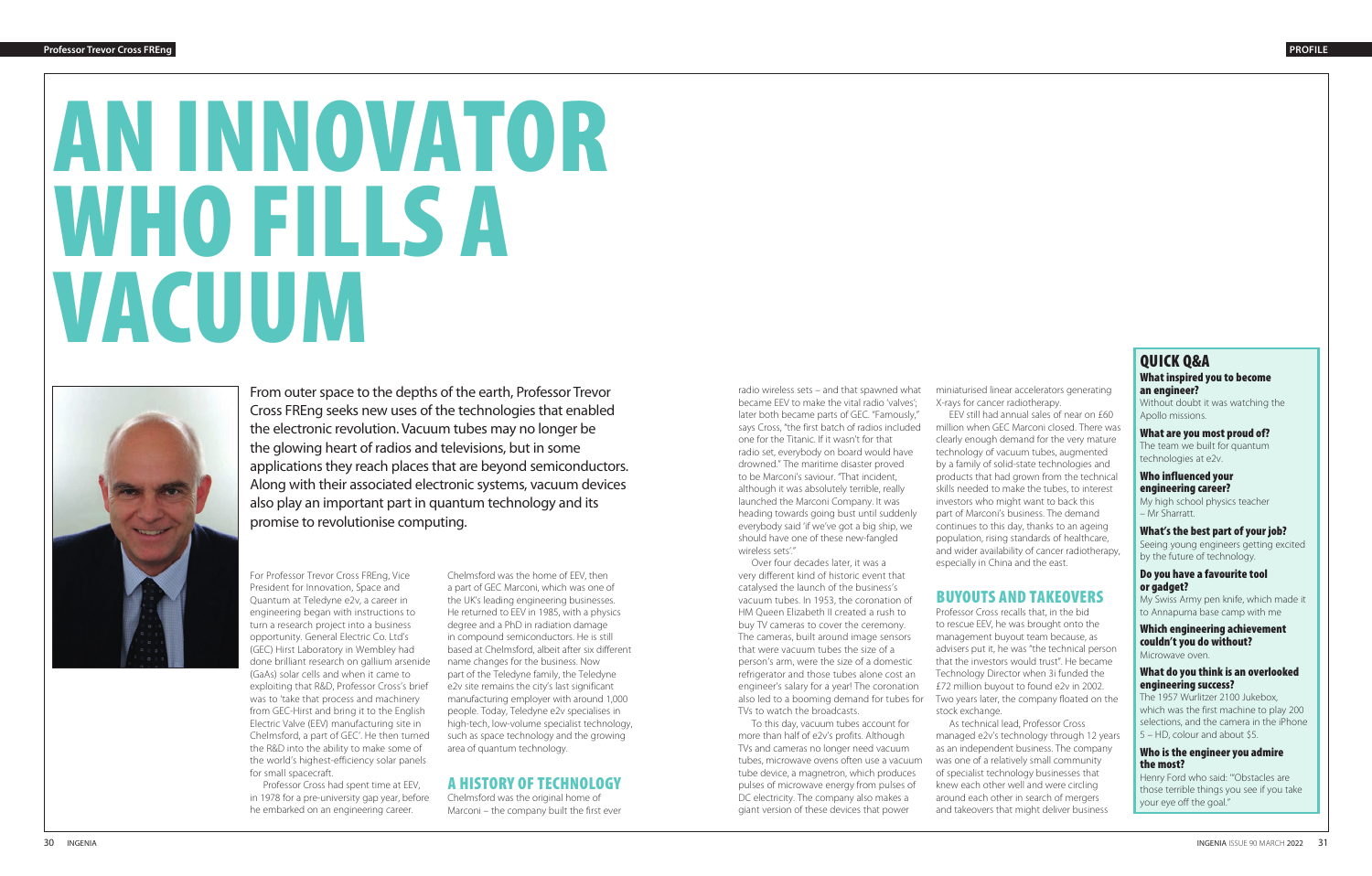# QUANTUM GRAVITY WITH ADDED ATOMS

For Professor Cross, there is a natural fit between QT and his role as Vice President for Innovation at Teledyne e2v. QT, a rising area of technology, combines the company's expertise in vacuum engineering and electronics, core skills that e2v is using to develop new ways to measure time and gravity, two promising early applications of QT.

Gravimetry involves detailed measurement of local gravity and how it changes in response to underground features such as buried objects and holes. Conventional gravimetry measures gravity's effect on a test mass suspended on a spring. Instead, a QT gravimeter measures the forces on atoms in a vacuum. This is just one application that Professor Cross's QT team at e2v is pursuing with researchers at the national QT Hub at the University of Birmingham.

QT gravimetry starts with cold atoms in a vacuum. Professor Cross explains: "We have a little device, a metal tube with a piece of rubidium in it. The tube has a couple of holes or a slit in it. Warm up the tube, pass an electric current through it, and you can put a few million atoms of rubidium into the tube. You can use laser beams like a snooker cue and push these atoms from where you vaporise them into another chamber, where you want to use them."

Quantum gravimetry can be exceptionally sensitive. "If you've got one atom, and you use that as your test mass when you're trying to measure something, it's not that you've got less error, you have no error." But you do need cold atoms. "Atoms have this horrible habit of rattling around if they've got any energy – that's what heat is, the movement of the atoms. Take away that energy and you can stop them from moving around too much. That's what laser cooling does." Essentially, the sensor drops two clouds of cooled atoms over an area, then measures the differences in gravity that occur as the particles are pulled by their surroundings.

Moving the atoms around means that different lasers can measure changes in local gravity. "I can measure the variations in the gravitational strength to something like the 10<sup>th</sup> and 11<sup>th</sup> decimal place," says Professor Cross. "I can make inferences about the density changes of the material under my feet. Using mathematics, you can reconstruct an image of what's under the ground. I can find dense objects. I can find holes and I can use that to map the underground."

Spring gravimetry peters out with features deeper than about two metres. "If you could go to five metres and measure something the size of a grapefruit, suddenly you'd

access nearly all underground services." That would be a boon for anyone trying to see what's going on underground. The technology could help detect hidden infrastructure, such as pipelines, and prevent needless digging up of roads and pavements. "Companies have said to me: 'if you could find a way to arrive at somebody's kerbside, trundle a little device and it plots out the area to dig where there's nothing in the way, that's worth a lot of money to us.

"I can't do that today. The physics says I should be able to, but the technology is not mature." It is, however, making good progress, with the Birmingham team and its partners at e2v coming up with promising results. Professor Cross was part of a team that used a QT gradiometer outside of laboratory conditions for the first time to locate a tunnel buried one metre below the ground surface, with the results published in *Nature* in February 2022.

which led to funding for QT across the world. The UK launched the National Quantum Technologies Programme (NQTP) in 2014 with an initial budget of £270 million, which has since risen to more than a billion.

Professor Cross's university contacts also started sharing enthusiastic accounts of the developing discipline, talking about building on concepts and techniques that were already mainstream for e2v. So, he visited universities across the UK and the National Physical Laboratory (NPL) to find out more. He realised that, while university labs had done a lot of proof-of-principle work on new QT sensors, for example, it would need engineering to make useable products that e2v could sell to its wider audience of hightech customers.

The company already had expertise in photonics, imaging and high-vacuum technology along with its own fabrication facilities for specialist electronic chips. It had also established channels to market in defence and space markets, traditionally early adopters of new applications.

For e2v the challenge was to make the combination work commercially. The company began to develop ideas for its own entry into QT. "We made a play for coldatom sensors because we have capabilities in vacuum technology," Professor Cross



**Left: Teledyne e2v's technology is the heart of the 'CASPA-ADM' 12u cubesat (Cold Atom Space Payload – Atmospheric Drag Mission). This will measure tiny variations in atmospheric drag in low Earth orbit, revealing atmospheric density changes useful in climate modelling and orbit decay prediction. It builds on previous miniaturisation and environmental hardening developed in the 6u cubesat CASPA project (right) with partners including the University of Birmingham** © image on left courtesy of Clyde Space

explains. Cold atoms are key ingredients in many QT applications. Since then, the company has expanded its work on QT. Professor Cross established a quantum programme of more than 30 people and has an office at the QT Hub at the University of Birmingham – the first of the four national QT hubs – which he helped to shape.

When research funding started to flow into QT, Cross had already become something of an industry enthusiast and leader in the area. When the NQTP was established in 2014, he joined its Strategic Advisory Board. In 2019, e2v hosted the first meeting of the UK's Quantum Technology Leadership Group. Professor Cross describes this group, which he co-chaired with Professor Graeme Malcolm OBE FREng FRSE of M Squared Lasers, another key player in the QT business, as a 'pre-trade association'. This was the forerunner to the recently established UKQuantum, an industry-led consortium set up to be the voice of the UK quantum industry.

There may not be a large market for QT devices yet, but the beginnings are there. If nothing else, e2v and other businesses are already building the all-important supply chain to deliver the tools that QT will need. For example, e2v has supplied components for the growing quantum computing

business. "We make some of the fastest data converter chips in the world and they're needed there," Professor Cross explains. "But it's not part of what I normally call my quantum technology programme."

Nearer to the QT mainstream is the development of a quantum gravity sensor at the University of Birmingham [see 'Quantum gravity with added atoms'] and a quantum miniature atomic clock that e2v is developing with NPL. This £15 million initiative brought together 30 partners from industry and academic research.

## FROM RESEARCH TO COMMERCIALISATION

Most engineers might consider Professor Cross's 30-year track record of guiding technology from research through to commercial products to be the classical definition of innovation, especially in such high-tech applications as space, defence and security. While he grudgingly accepts the label, Professor Cross sees innovation as a "horrible word" with "too many different understandings of what it is". For him, innovation means taking IP (intellectual property), new ideas and capabilities and turning them into something that adds value as a public good or commercial value.

He insists that there must be a connection between at least part of what academics get up to and the financial benefits of their work. As he said in an interview about earlier threats to science budgets: "I don't think anyone can have a God-given right or automatic assumption that taxpayers will fund blue-skies research at ever-increasing levels."

This view carries over into Professor Cross's take on the government's enthusiasm for R&D to prime economic growth. He likes the idea but warns that academics should not expect to walk away with all the money. Take the aspiration for the UK to spend 2.4% of its GDP on

growth. When e2v was looking for takeover candidates, he led the technology 'due diligence'. It acquired about half a dozen companies before, in 2017, e2v itself became acquisition number 52 for US company Teledyne Technologies. He soon found that Teledyne had taken over some of the businesses that he had explored for e2v.

Professor Cross had enjoyed inspecting the factories for e2v but he wanted to do something new. The Teledyne takeover prompted him to tap deeper into the university links he had established as Technical Director and later Chief Technology Officer (CTO). A lot of academic research, especially in physics, leans heavily on the vacuum technology and electronics that underpin e2v. University researchers delight in pushing equipment to its limits, creating demands that pose challenges and opportunities to suppliers such as e2v, prompting advances that would be useful beyond the academic world.

"When you work in niche markets and high technology, you see some really bright people and some really neat things," Professor Cross says. For example, he had been involved in satellite technology since his early days at EEV when it commercialised research on GaAs solar cells for solar panels, and joining Teledyne added more space expertise to e2v's remit. To pick just one example, another part of Teledyne made the infrared sensors for the new James Webb Space Telescope. So Professor Cross had excellent links with a growing network of demanding, leadingedge science customers.

## EMERGING TECHNOLOGY

Around the time of the Teledyne takeover, quantum technology (QT) was starting to move beyond the world of academic research, with policymakers beginning to take notice. Governments saw this as an ideal area of research for targeted support,



**Professor Cross with an industry prototype gravity gradiometer based on the university-built prototype**